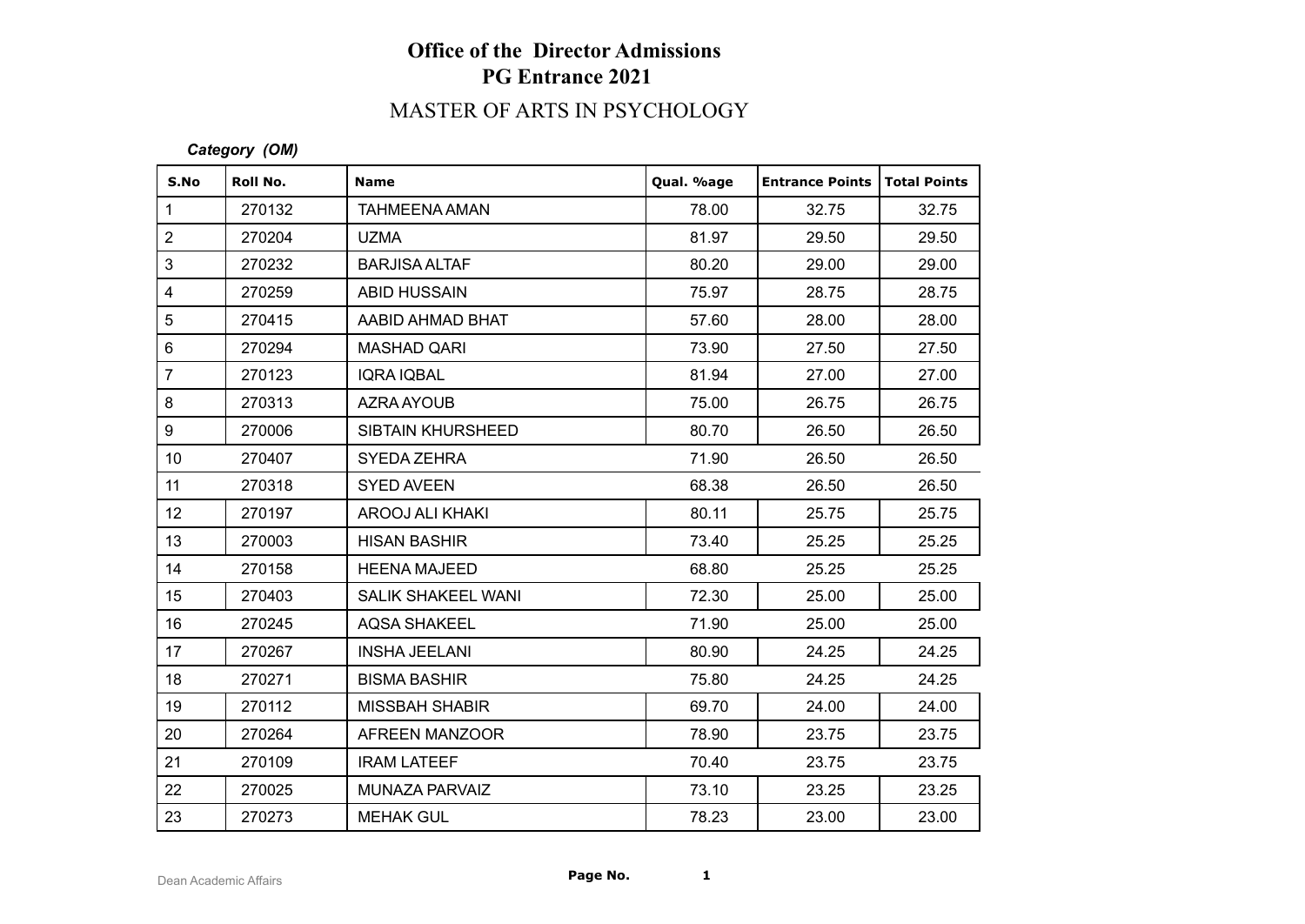## **Office of the Director Admissions PG Entrance 2021**

## MASTER OF ARTS IN PSYCHOLOGY

### *Category (OM)*

| S.No | Roll No. | <b>Name</b>           | Qual. %age | <b>Entrance Points</b> | <b>Total Points</b> |
|------|----------|-----------------------|------------|------------------------|---------------------|
| 24   | 270033   | <b>KULSUM FAROOQ</b>  | 67.00      | 23.00                  | 23.00               |
| 25   | 270046   | <b>BISMAH MAQBOOL</b> | 74.90      | 22.75                  | 22.75               |
| 26   | 270017   | <b>ULFAT AYOOB</b>    | 77.70      | 22.50                  | 22.50               |
| 27   | 270020   | ROHI JAN              | 70.20      | 22.50                  | 22.50               |
| 28   | 270329   | SADIA ASLAM           | 64.20      | 22.50                  | 22.50               |
| 29   | 270215   | <b>FAIQA SHAH</b>     | 70.20      | 22.25                  | 22.25               |
| 30   | 270345   | SAHILA SALEEM         | 69.20      | 22.00                  | 22.00               |
| 31   | 270219   | <b>IRAM GULZAR</b>    | 84.50      | 21.75                  | 21.75               |
| 32   | 270019   | <b>SUMAYA FAROOQ</b>  | 48.85      | 21.75                  | 21.75               |

### *Category (RBA)*

| S.No | Roll No. | <b>Name</b>          | Qual. %age | Entrance Points   Total Points |       |
|------|----------|----------------------|------------|--------------------------------|-------|
| 33   | 270071   | ZAHIDA BANO          | 67.90      | 21.25                          | 21.25 |
| 34   | 270126   | HILAL AHMAD WANI     | 70.50      | 21.00                          | 21.00 |
| 35   | 270137   | <b>BISMA MUSHTAQ</b> | 72.60      | 20.25                          | 20.25 |
| 36   | 270160   | <b>JASEY AMIN</b>    | 68.66      | 20.25                          | 20.25 |

### *Category (WUP)*

| S.No | Roll No. | <b>Name</b>           | Qual. %age | <b>Entrance Points   Total Points</b> |       |
|------|----------|-----------------------|------------|---------------------------------------|-------|
| . 37 | 270044   | <b>BAZILA MANZOOR</b> | 69.10      | 20.00                                 | 20.00 |

#### *Category (SPORTS)*

| S.No | Roll No. | <b>Name</b>                  | %age<br>Oual. | <b>Entrance Points   Total Points</b> |       |
|------|----------|------------------------------|---------------|---------------------------------------|-------|
| 38   | 270002   | AHMAD GANIE<br><b>ZUBAIR</b> | 65.69         | 18.00                                 | 18.00 |